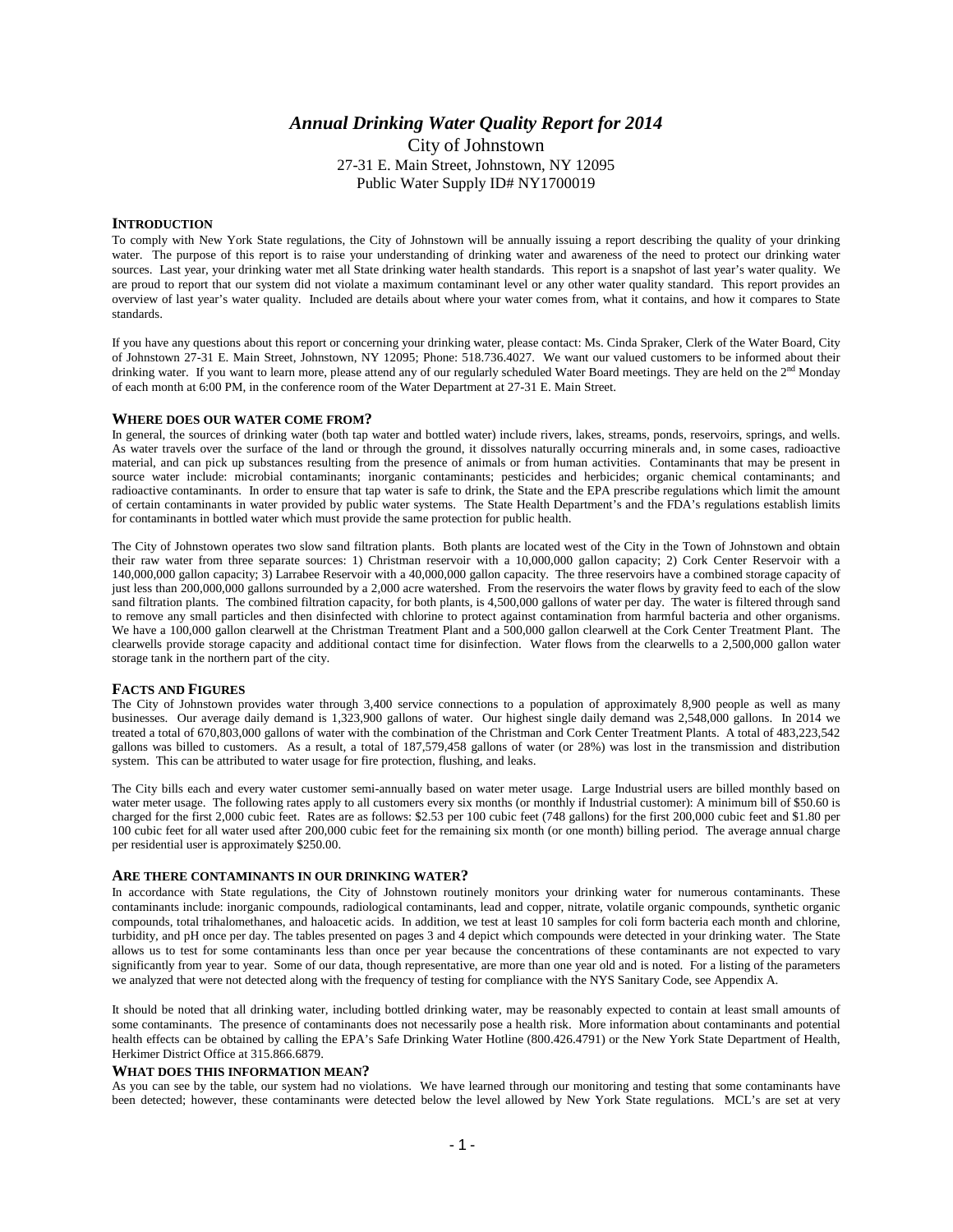stringent levels. To understand the possible health effects described for many regulated contaminants, a person would have to drink two liters of water every day at the MCL level for a lifetime to have a one-in-a-million chance of having the described health effect.

## **IS OUR WATER SYSTEM MEETING OTHER RULES THAT GOVERN OPERATIONS?**

During 2014, our system was in compliance with applicable State drinking water operating, monitoring and reporting requirements.

### **DO I NEED TO TAKE SPECIAL PRECAUTIONS?**

Although our drinking water met or exceeded state and federal regulations, some people may be more vulnerable to disease causing microorganisms or pathogens in drinking water than the general population. Immuno-compromised persons such as persons with cancer undergoing chemotherapy, persons who have undergone organ transplants, people with HIV/AIDS or other immune system disorders, some elderly, and infants can be particularly at risk from infections. These people should seek advice from their health care provider about their drinking water. EPA/CDC guidelines on appropriate means to lessen the risk of infection by Cryptosporidium, Giardia and other microbial pathogens are available from the Safe Drinking Water Hotline (800.426.4791).

### **WHAT IS THE SOURCE WATER ASSESSMENT PROGRAM (SWAP)?**

To emphasize the protection of surface and ground water sources used for public drinking water, Congress amended the Safe Drinking Water Act (SDWA) in 1996. The amendments require that New York State Department of Health's Bureau of Public Water Supply Protection is responsible for ensuring that source water assessments are completed for all of New York's public water systems.

A source water assessment provides information on the potential contaminant threats to public drinking water sources:

- Each source water assessment will determine where water used for public drinking water comes from (delineate the source areas).
- Inventory potential sources of contamination that may impact public drinking water sources.
- Assess the likelihood of a source water area becoming potentially contaminated.

A SWAP summary for our water supply has not been completed by NYSDOH at this time. It may be presented in next year's report.

### **WATER CONSERVATION TIPS**

The City of Johnstown encourages water conservation. There are many things we can all do to conserve water in our homes and businesses. Saving water reduces energy consumption and some of the costs associated with both of these necessities of life. Saving water also lessens the strain on the water system during dry spells or droughts, helping to avoid severe water use restrictions so that essential fire fighting needs are met. Conservation tips include:

- Use water saving showerheads.
- Repair all leaks in your plumbing system.
- Turn off the tap while brushing your teeth or shaving.
- Water your lawn sparingly in the early morning or in the late evening.
- Do only full loads of laundry and dishes.
- Wash your car with a bucket and hose with a nozzle.
- Don't cut the lawn too short longer grass saves water.

#### **CAPITAL IMPROVEMENT PROJECTS**

The water department remained committed to improving the adequacy of the city's water system by installing new services for new homes and businesses, replacing old or irreparable water services, gate valves and hydrants. Anjo Construction Company changed out water meter heads in the City through out the year per the contract they were awarded in 2013. The May 2014 billing for north end residents was the first billing that was completed using the new radio read system. This software also detects if a property has a water leak. C.T.Male was hired to prepare the design and construction of the filter media replacement for 2014 at Cork Center. Full sand replacement was completed for 2 filters at the Cork Center filtration plant. Scraping of the sand was completed for 2 filters at the Cork Center filtration plant and 2 filters at the Christman filtration plant. The Board continues to update and address various projects on their 5 year plan.

#### **CLOSING**

Thank you for allowing us to continue to provide you with clean, quality drinking water this year. In order to maintain a safe and dependable water supply we sometimes need to make improvements that will benefit all of our customers. The costs of these improvements may be reflected in the rate structure. Rate adjustments may be necessary in order to address these improvements. We ask that all our customers help us protect our water sources, which are the heart of our community. Please call our office if you have questions.

*The City of Johnstown is an equal opportunity provider and employer. Discrimination is prohibited by Federal Law. Complaints of discrimination may be filed with the USDA, Director, Office of Civil Rights, Room 326-W, Whitten Building, 14th and Independence Avenue SW, Washington, D.C. 20250-9410.*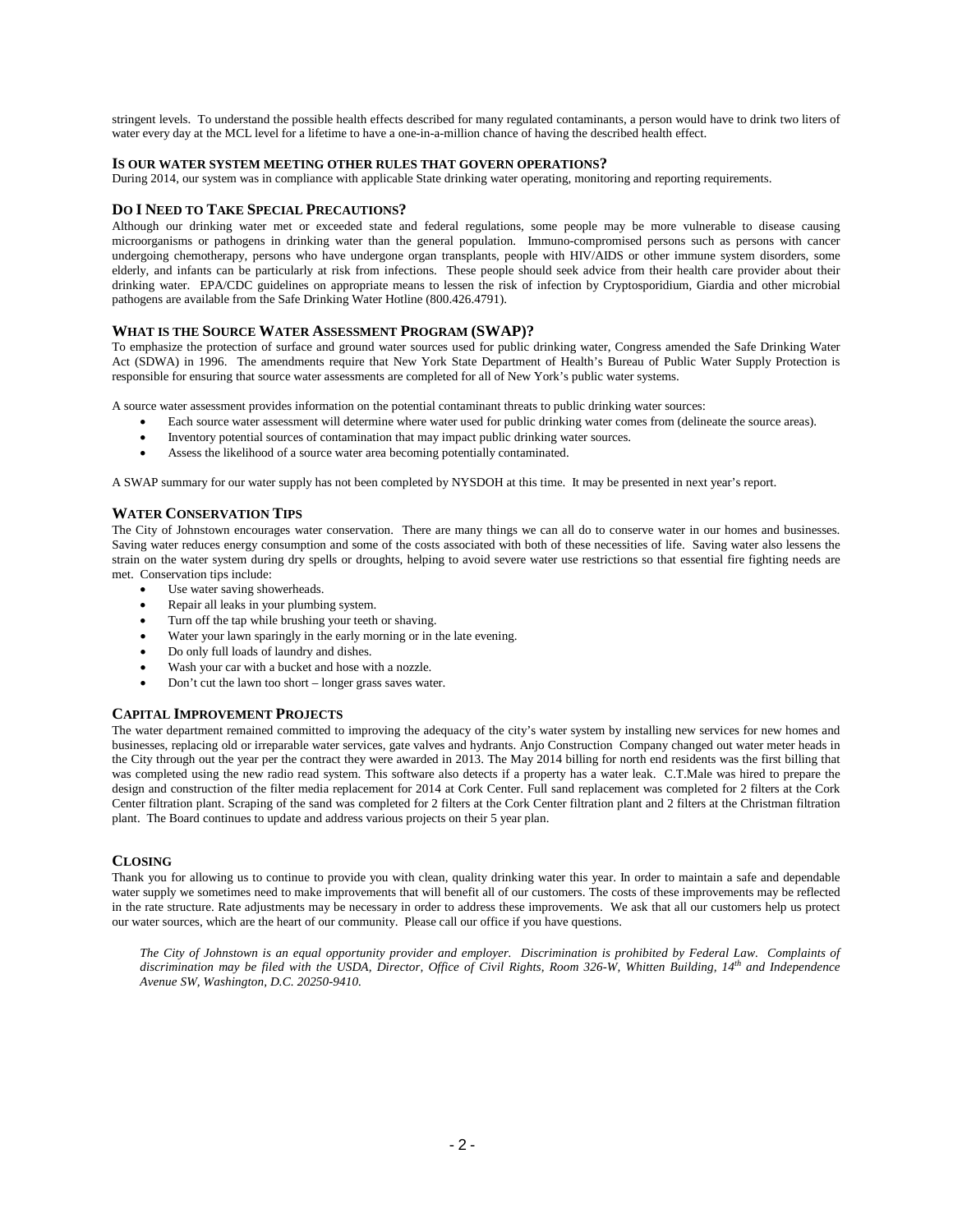| CITY OF JOHNSTOWN TEST RESULTS<br>Public Water Supply ID# NY 1700019                                                                                                                                              |                      |                                           |                            |                     |                                                  |                                                                                                                 |  |  |  |  |
|-------------------------------------------------------------------------------------------------------------------------------------------------------------------------------------------------------------------|----------------------|-------------------------------------------|----------------------------|---------------------|--------------------------------------------------|-----------------------------------------------------------------------------------------------------------------|--|--|--|--|
| Contaminant                                                                                                                                                                                                       | Viola<br>tion<br>Y/N | Level<br>Detected<br>(Avg/Max)<br>(Range) | Unit<br><b>Measurement</b> | <b>MCLG</b>         | <b>Regulatory</b><br>Limit<br>(MCL, TT or<br>AL) | Likely Source of Contamination                                                                                  |  |  |  |  |
| Microbiological Contaminants                                                                                                                                                                                      |                      |                                           |                            |                     |                                                  |                                                                                                                 |  |  |  |  |
| Turbidity <sup>1</sup> (from 4/1/2014 Cork Center)                                                                                                                                                                | N                    | .690                                      | <b>NTU</b>                 |                     | TT=5 NTU                                         |                                                                                                                 |  |  |  |  |
| Turbidity <sup>1</sup>                                                                                                                                                                                            |                      | $0.010 - 0.240$                           |                            |                     |                                                  | Soil runoff                                                                                                     |  |  |  |  |
| Turbidity                                                                                                                                                                                                         | N                    | 100%                                      | <b>NTU</b>                 |                     | $TT = %$ samples<br><1.0                         |                                                                                                                 |  |  |  |  |
| Inorganic Contaminants (Sample data from 2/11/14 unless otherwise noted. Results in Bold are from Christman Plant those in plain type are from Cork, when only<br>one value - Values are the same at both plants) |                      |                                           |                            |                     |                                                  |                                                                                                                 |  |  |  |  |
| Barium                                                                                                                                                                                                            | N                    | $0.0052 -$<br>0.0078                      | ppb                        | 2000                | 2000                                             | Erosion of natural deposits                                                                                     |  |  |  |  |
| Chloride                                                                                                                                                                                                          | N                    | $4 - 14$                                  | ppm                        |                     | 250                                              | Geology; Naturally occurring                                                                                    |  |  |  |  |
| Copper - Sample from 8/25/2014<br>Range of Copper concentration                                                                                                                                                   | N                    | $500^2$<br>20-770                         | ppb                        | 1300                | $AL=1300$                                        | Corrosion of household plumbing<br>systems; erosion of natural<br>deposits; leaching from wood<br>preservatives |  |  |  |  |
| Lead - Sample from 9/04/2014<br>Range of lead concentration                                                                                                                                                       | N                    | $2^3$<br>$ND-3$                           | ppb                        | $\Omega$            | $AL=15$                                          | Corrosion of household plumbing<br>systems; erosion of natural deposits                                         |  |  |  |  |
| pH                                                                                                                                                                                                                | N                    | $7.8 - 7.7$                               | Units                      |                     | $\sqrt{6/5} - 8.5$                               |                                                                                                                 |  |  |  |  |
| Sodium <sup>4</sup>                                                                                                                                                                                               | N                    | $3.5 - 8.5$                               | ppm                        | N/A                 | N/A                                              | Geology; Road Salt                                                                                              |  |  |  |  |
| Sulfate                                                                                                                                                                                                           | N                    | $\overline{7}$                            | ppm                        | N/A                 | 250                                              | Naturally occurring                                                                                             |  |  |  |  |
| Disinfection byproducts (Quarterly samples from 2/11/14, 5/13/14, 8/12/14 & 11/12/14                                                                                                                              |                      |                                           |                            |                     |                                                  |                                                                                                                 |  |  |  |  |
| Haloacetic Acids (HAA5) (average) <sup>5</sup><br>Range of Values for HAA5                                                                                                                                        | N                    | 18.0<br>11.4-25.0                         | ppb                        | N/A                 | 60                                               | By-product of drinking water<br>chlorination                                                                    |  |  |  |  |
| TTHM (Total Trihalomethanes)(average) <sup>5</sup><br>Range of Values                                                                                                                                             | N                    | 22.5<br>18.8-28.5                         | ppb                        | $\Omega$            | 80                                               | By-product of drinking water<br>chlorination                                                                    |  |  |  |  |
| Chlorine Residual (average) (range)                                                                                                                                                                               | N                    | 0.65<br>$0.2 - 1.1$                       | ppm                        | <b>MRDLG</b><br>N/A | <b>MRDL</b><br>4                                 | Used in treatment and disinfection<br>of drinking water                                                         |  |  |  |  |

## **Footnotes:**

1. Turbidity is a measure of the cloudiness of the water. We monitor and test it because it is a good indicator of the effectiveness of our filtration system. Level detected represents the highest level detected. Distribution system turbidity tests performed five times per week with 0.055 NTU being the average level detected and .690 NTU being the highest level detected.

2. The level presented represents the 90<sup>th</sup> percentile of 20 sites tested. The action level for copper was not exceeded at any of the 20 sites tested.

3. The level presented represents the  $90<sup>th</sup>$  percentile of 20 sites tested. The action level for lead was not exceeded at any of the 20 sites tested.

4. Water containing more than 20 mg/l should not be consumed by persons on severely restricted sodium diets; water containing more than 270 mg/l should not be consumed by persons on moderately restricted sodium diets.

5. The average is based on a running annual average.

# **Definitions:**

<span id="page-2-0"></span>j

*Maximum Contaminant Level*(MCL): The highest level of a contaminant that is allowed in drinking water. MCLs are set as close to the MCLGs as feasible. *Maximum Contaminant Level Goal* (MCLG): The level of a contaminant in drinking water below which there is no known or expected risk to health. MCLGs allow for a margin of safety.

*Maximum Residual Disinfectant Level* (MRDL): The highest level of a disinfectant allowed in drinking water. There is convincing evidence that addition of a disinfectant is necessary for control of microbial contaminants.

*Maximum Residual Disinfectant Level Goal* (MRDLG): The level of a drinking water disinfectant below which there is no known or expected risk to health. MRDLGs do not reflect the benefits of the use of disinfectants to control microbial contamination.

*Action Level*(AL): The concentration of a contaminant which, if exceeded, triggers treatment or other requirements which a water system must follow.

*Treatment Technique* (TT): A required process intended to reduce the level of a contaminant in drinking water.

*Non-Detects* (ND): Laboratory analysis indicates that the constituent is not present.

*Nephelometric Turbidity Unit* (NTU): A measure of the clarity of water. Turbidity in excess of 5 NTU is just noticeable to the average person.

*Milligrams per liter* (mg/l): Corresponds to one part of liquid in one million parts of liquid (parts per million - ppm).

*Micrograms per liter* (ug/l): Corresponds to one part of liquid in one billion parts of liquid (parts per billion - ppb).

*Nanograms per liter* (ng/l): Corresponds to one part of liquid to one trillion parts of liquid (parts per trillion - ppt).

*Picograms per liter* (pg/l): Corresponds to one part per of liquid to one quadrillion parts of liquid (parts per quadrillion – ppq).

**Picocuries per liter** (pCi/L): A measure of the radioactivity in water.

*Millirems per year* (mrem/yr): A measure of radiation absorbed by the body.

*Million Fibers per Liter* (MFL): A measure of the presence of asbestos fibers that are longer than 10 micrometers.